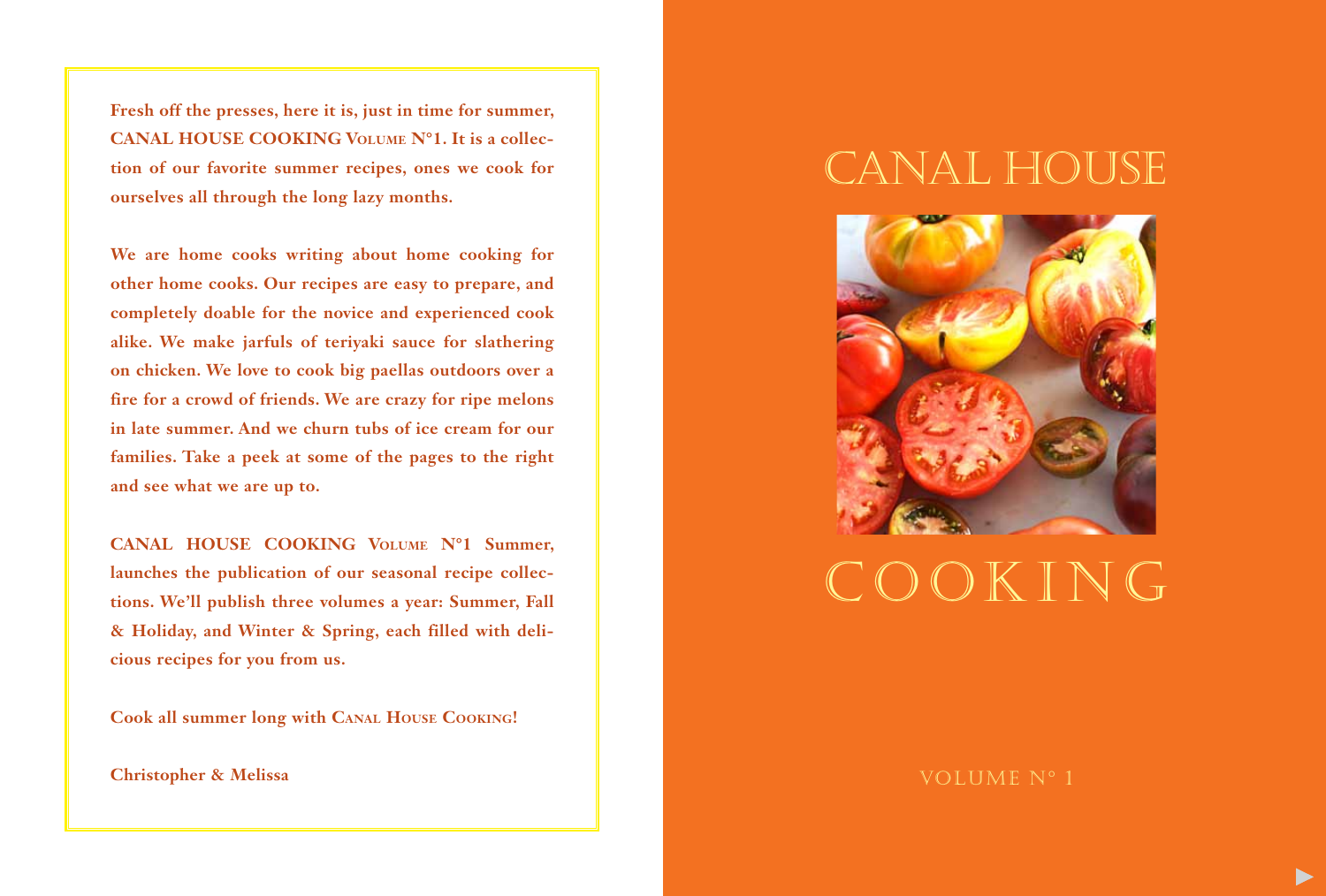

*Christopher Hirsheimer and Melissa Hamilton in the Canal House kitchen*

Christopher Hirsheimer served as food and design editor for *Metropolitan Home* magazine, and was one of the founders of *Saveur* magazine, where she was executive editor. Christopher has cowritten four cookbooks, the award-winning *Saveur Cooks* series and *The San Francisco Ferry Plaza Farmers' Market Cookbook*. She is a writer and a photographer. Her pictures have illustrated more than thirty cookbooks for such notables as Julia Child, Jacques Pépin, Lidia Bastianich, Mario Batali, Rick Bayless, and Frank Stitt. Her photographs have also appeared in such magazines as *Saveur*, *Instyle*, *Food & Wine*, *Country Home*, *Metropolitan Home,* and *Town and Country*.

Melissa Hamilton cofounded the restaurant Hamilton's Grill Room in Lambertville, New Jersey, where she served as executive chef. Following her tenure there, she embarked on a career in food styling, and recipe testing and development for cookbooks and food magazines. This included stints at *Martha Stewart Living* and *Cook's Illustrated*. Melissa joined *Saveur* first as director of the test kitchen, and then became food editor. Her styling work has appeared in numerous cookbooks for such well-known chefs as David Tanis, Joyce Goldstein, Roberto Santibañez, and Michael Psilakis.

Christopher and Melissa opened their own studio, Canal House, in 2007. They now self-publish *Canal House Cooking* and continue to collaborate, photographing and designing cookbooks.

### Table of Contents -

**It's Always Five O'Clock Somewhere — 4**

**Working Up an Appetite — 12**

**A Big Bowl of Soup — 30**

**How Many Ways Can You Use Olive Oil** *&* **Lemon**? **— 38**

**Too Many Tomatoes — 50**

**Fish Tails — 60**

**If It Tastes Like Chicken — 68**

**Hog Heaven — 74**

**Two Steaks Feed Four — 80**

**First You Build a Fire — 86**

**Eat Your Vegetables — 92**

**Berries, Plums, Peaches** *&* **Ice Cream — 102**

**Why Buy It When You Can Make It**? **— 114**

 $\blacktriangleright$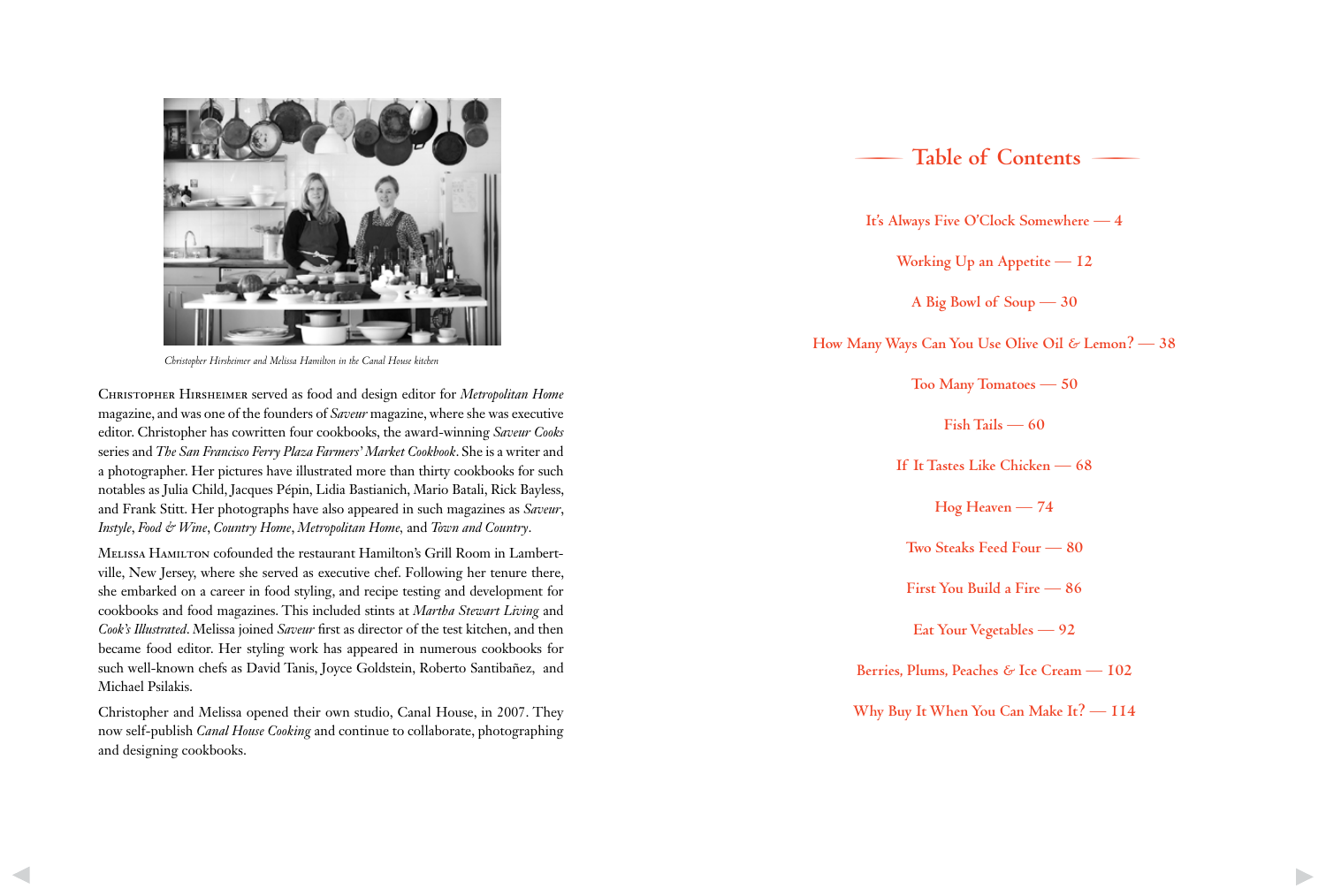### CANAL HOUSE C o o k i n g

Welcome to the Canal House—our studio, workshop, dining room, office, kitchen, lair, lab, and atelier devoted to good ideas and good work relating to the world of food. We write, photograph, design, and paint, but in our hearts we both think of ourselves as cooks first.

How did we get here? Neither of us set out to make careers in the food world. Actually there wasn't much of a "foodie" world when we both started. But our deep interests led us down paths that unfolded in front of us.

We had worked with each other as food editors in the magazine world. We traveled the globe in search of essential and authentic recipes, sliding into banquettes in famous restaurants, meeting big deal chefs, and even cooking in far-flung home kitchens. It was great and exciting. But our work took us both away from our families, our homes, and our gardens, away from what really matters, after all.

We live in little towns across the river from each other, one in New Jersey, the other in Pennsylvania. So we decided to join forces. We share similar backgrounds, having grown up in big families where food came first. In a time that seems like a million years ago now, our aproned grandmothers nurtured us with wholesome, comforting food—buttermilk pancakes drenched in salty butter and maple syrup. Our mothers were glamorous. They loved parties and cocktails and restaurants and brunch with Bloody



*Grilling in the fireplace at Canal House on a rainy summer day*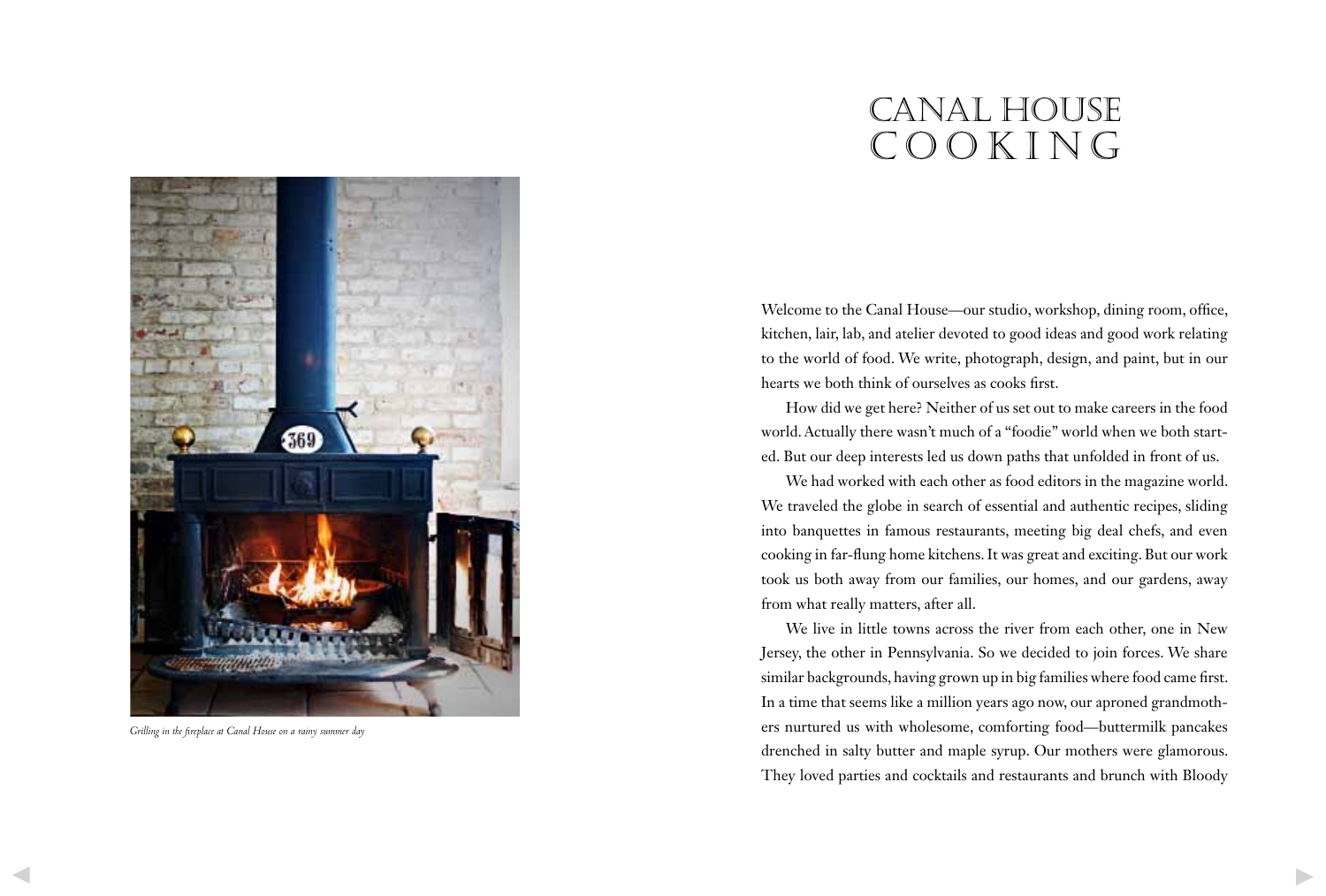Marys—food was exciting. Last night's Chinese "takeout" would show up at breakfast reheated with two poached eggs on top. Both of us have deep food memories and large legacies to uphold.

We found our loft studio in an old redbrick warehouse downriver from where we live. A beautiful lazy canal runs alongside the building. One hundred years ago, mules plodding along the tow path hauled provision-ladened barges up and down the state. In warm weather, we throw open the French doors and the voices of the people walking or fishing below float up to us. We plant herbs in our window boxes and grow tomatoes in pots on our wrought-iron balcony. In the winter we build fires in the Franklin wood stove to keep cozy when its snowy and gray outside.

The Canal House has a simple galley kitchen. Two small "apartmentsize" stoves sit snugly side by side against a white tiled wall. An old wooden carpenter's worktable with a little sink at one end is our long counter and pots hang from a rack suspended above it. We have a dishwasher, but we find ourselves preferring to hand wash the dishes so we can look out of the tall window next to the sink and see the ducks swimming in the canal or watch the raindrops splashing into the water.

The town around us is a small American river town. A noon whistle still blows and church bells chime—no kidding! There is a drug store around the corner. Across the street is an old hardware store, and the best bar in the world is right down the alley.

And every day we cook. Starting the morning with coffee or cups of sweet milky tea, we tell each other what we made for dinner the night before. In the middle of the day we stop our work, set the table simply with paper napkins, and have lunch. We cook seasonally because that's what makes sense. We want stews and braises and rich thick soups in February when it's snowing and blowing. In mid-summer, we buy boxes of tomatoes to dress as minimally as we do in the heat. And in the height of the season, we preserve all that we can, so as to save a taste of summer.

So it came naturally to write down what we cook. The recipes in this book are what we make for ourselves all summer long. If you cook your way through a few, you'll see that who we are comes right through in these pages: that we are crazy for melons in late summer, that we love to cook big paellas outdoors over a fire for a crowd of friends, that we make jarfuls of teriyaki sauce for slathering on roasted chicken, and tubs of homemade ice cream for our families.

Canal House Cooking Volume n°1 is our first effort. It is a collection of our favorite summer recipes—home cooking by home cooks for home cooks. With a few exceptions, we use ingredients that are readily available and found in most markets in most towns throughout the United States. All the recipes are easy to prepare (some of them a bit more involved), all completely doable for the novice and experienced cook alike. We want to share with you as fellow cooks, our love of food and all its rituals. The everyday practice of simple cooking and the enjoyment of eating are two of the greatest pleasures in life.

### Christopher *&* Melissa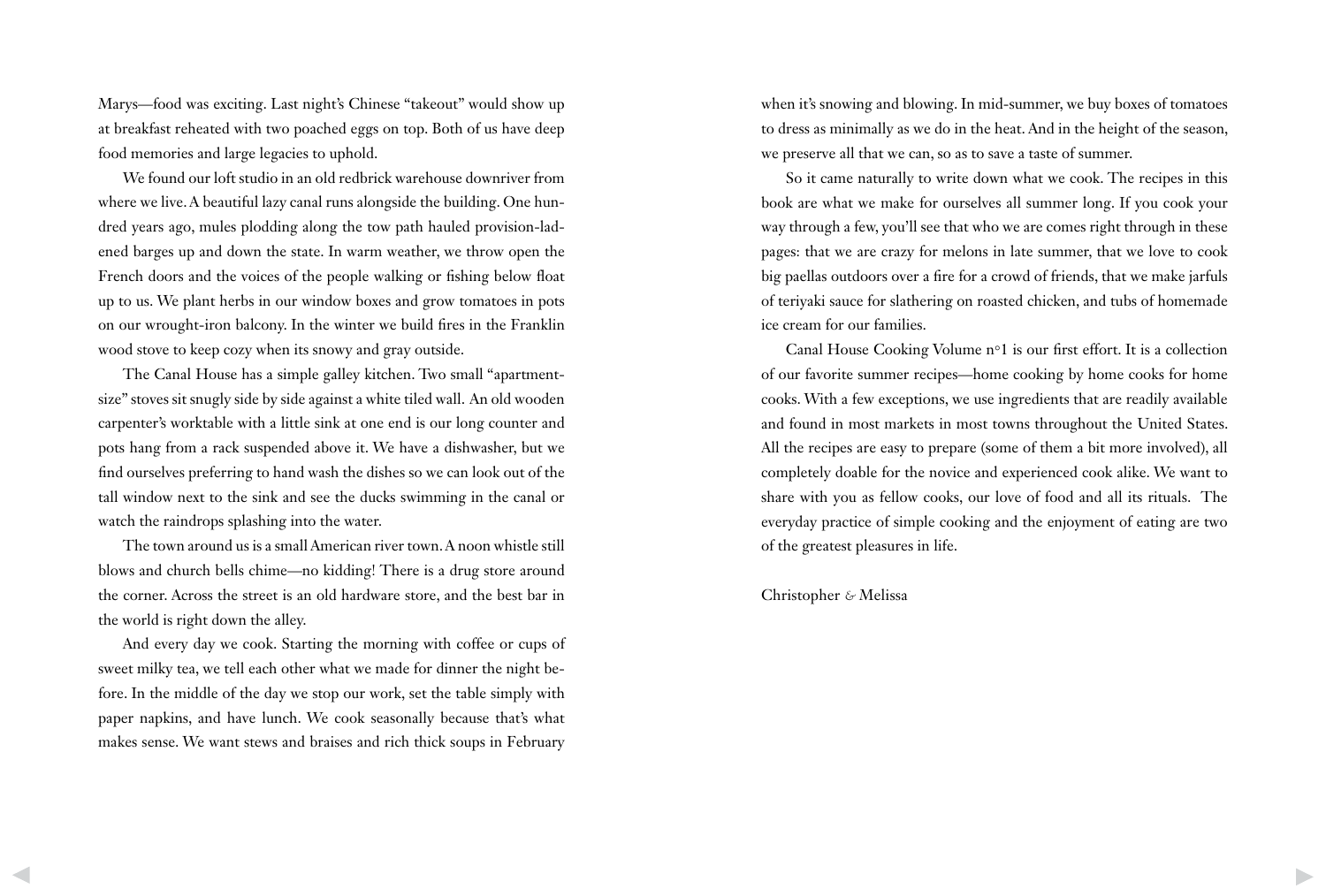### Melon Water

Consider the melon: a big juicy orb of sweet, perfumed rainwater. Cookbook author Niloufer Ichaporia King turned us on to yellow watermelon (but any variety or combination of melons will do). Make sure that you work over a bowl to catch every drop. If you are using a watermelon, you might want to save the rind for Watermelon Pickle (page 116).

Crack open a ripe melon. Scrape or pick out the seeds and cut off the rind. Put the chunks of melon and any accumulated juices into a blender and purée until smooth. Strain the purée through a sieve into a pitcher, pushing the juice through with a rubber spatula. Discard the pulp. Add some Simple Syrup (page 9) to sweeten it, if you like.

Serve the melon water in a glass over ice with a big squeeze of lime, a big sprig of mint, and a shot of white rum (though the drink is perfectly delicious without the rum as well).





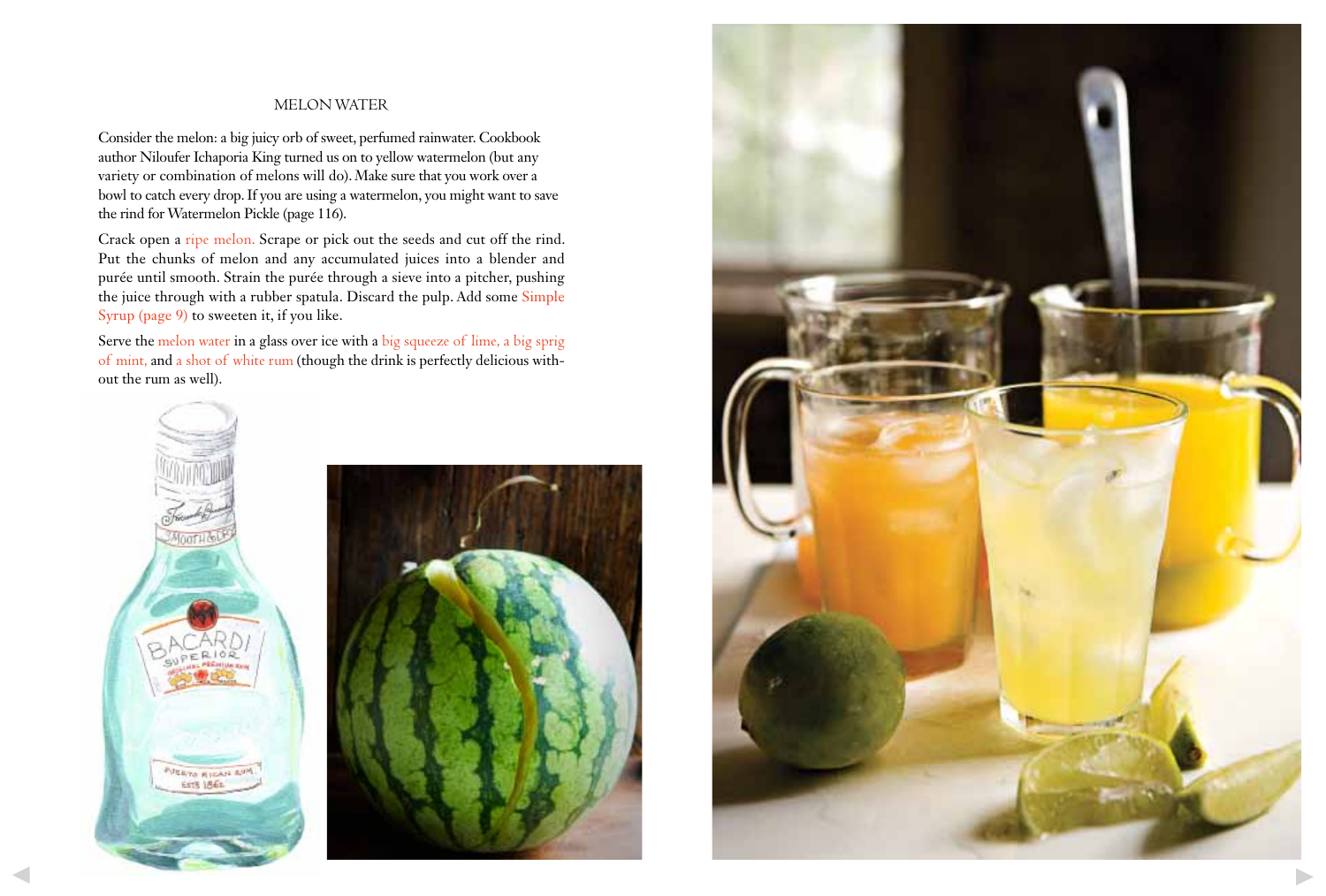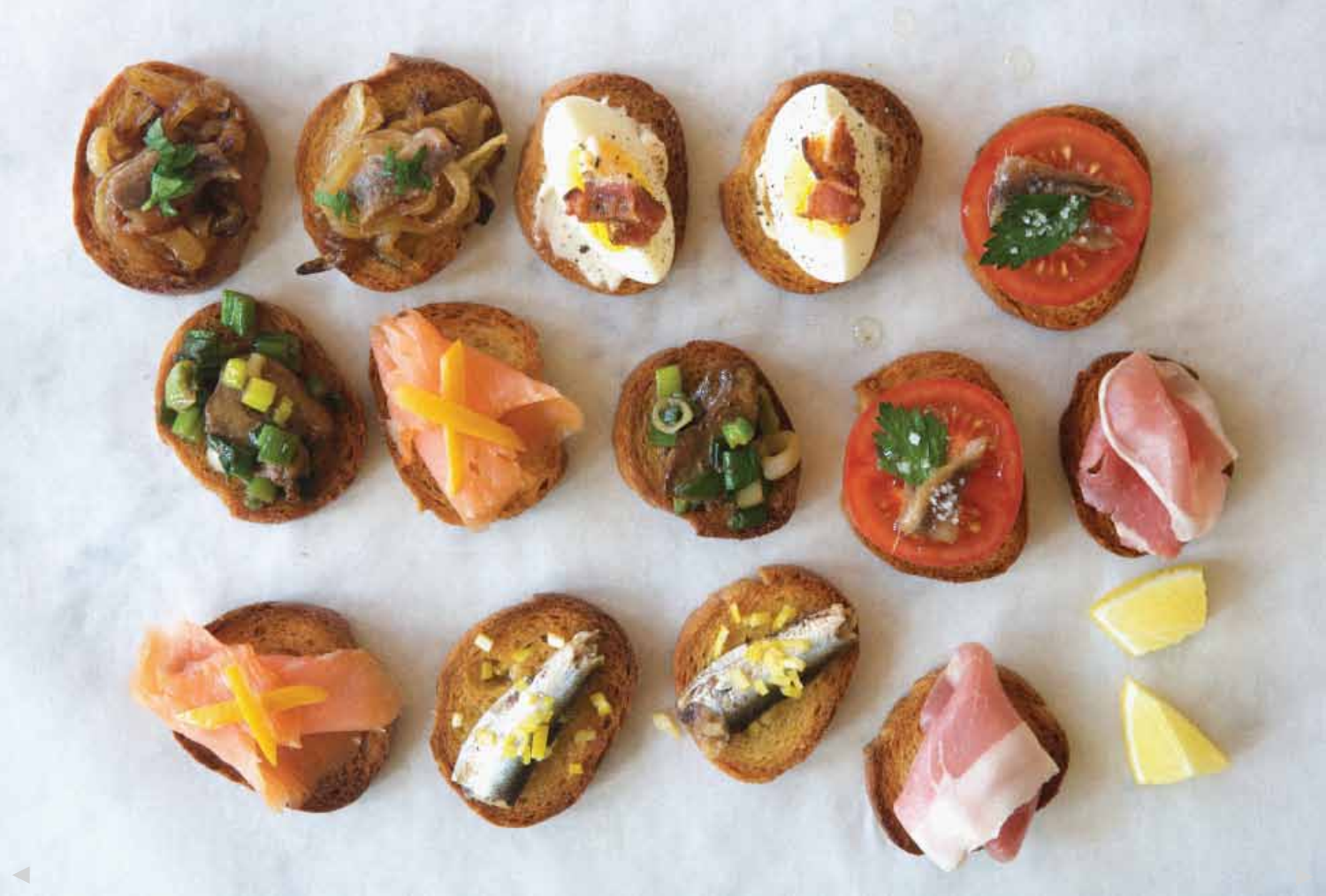## how many ways can you use olive oil *&* lemon ?

 $2.5 - 0.5 - 0.22 - 0.7$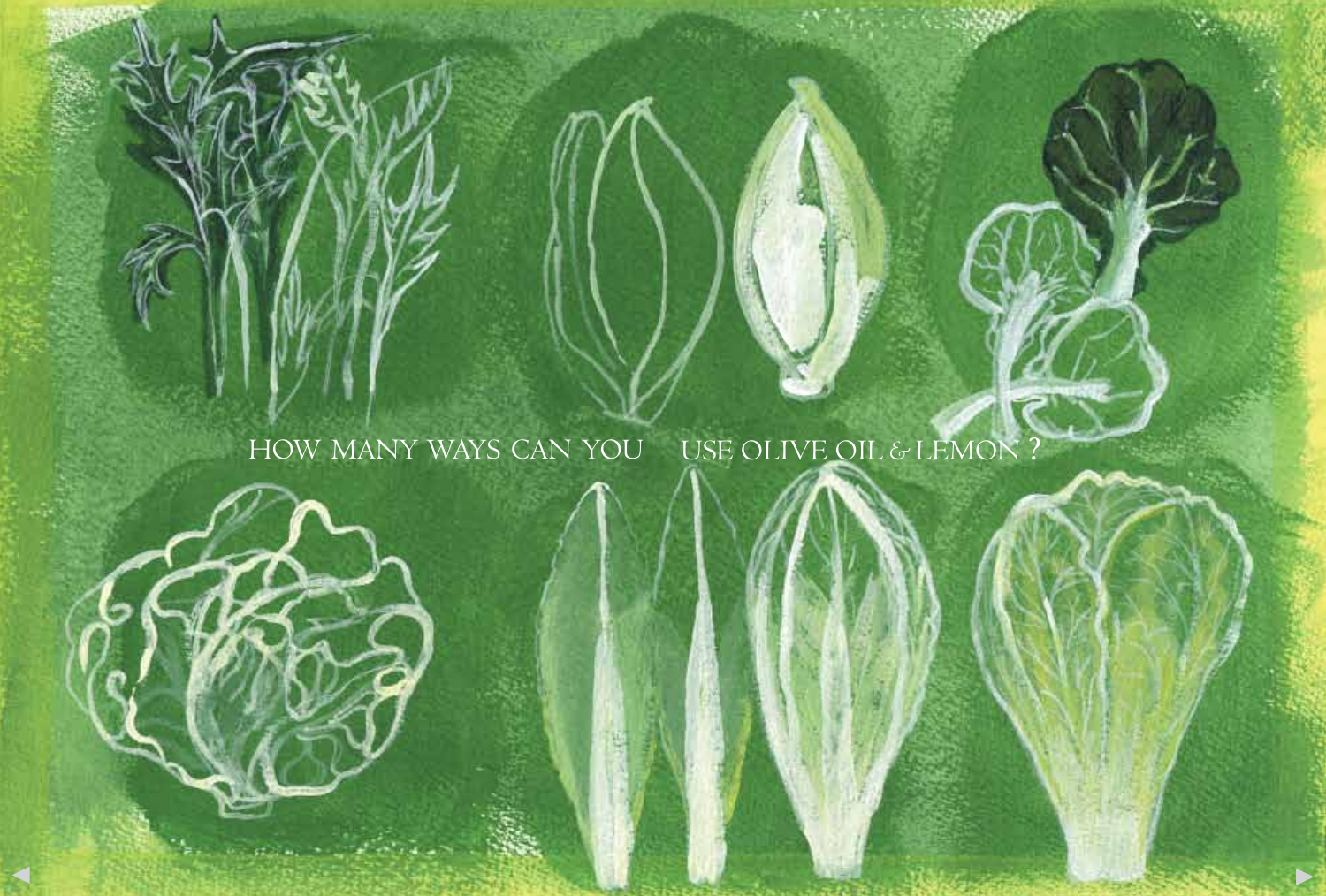

#### ROASTED TOMATOES STUDDED WITH GARLIC serves 4

Our friend and great chef and salumi wizard, Paul Bertolli, of Berkeley's Fra' Mani, suggested that we make this for a dinner in honor of esteemed writer Colman Andrews and his wife Erin. We were flying back to New York from California just in time to make the party so Paul wrapped up some of his private stash of garlic and tomatoes, which flew across the country in the overhead compartment. We spun up the recipe a little (the nerve!), but his idea remains central everyone gets a soft luscious tomato to crush into the nest of pasta.

½ cup diced pancetta 6 tablespoons extra-virgin olive oil, plus more for the pasta 2 anchovy fillets 1 cup coarse fresh bread crumbs 4 tomatoes, tops sliced off, seeds scooped out

2 cloves garlic, thinly sliced Small handful fresh thyme, parsley, or basil leaves, chopped Salt and pepper ½ pound spaghetti

Preheat the oven to 350°. Fry the pancetta in a skillet over medium heat until browned and crisp around the edges. Use a slotted spatula to lift the pancetta out of the skillet to a plate. Leave the rendered fat in the skillet. Add 2 tablespoons of the olive oil and the anchovies to the same skillet. Use a wooden spoon to mash the anchovies until they dissolve. Add the bread crumbs and cook, stirring often, until they are golden.

Put the tomatoes, cut side up, in a baking dish and slip some garlic into each tomato. Mound some bread crumbs into each tomato and scatter pancetta and herbs on top. Season with salt and pepper and drizzle the remaining 4 tablespoons of oil over all. Roast the tomatoes in the oven until they have browned a bit and the interior is supple but the tomatoes haven't collapsed, 1–1½ hours.

Cook the spaghetti in a large pot of boiling salted water. Drain. Return the pasta to the pot and stir in some olive oil and some of the oily tomato juices from the bottom of the tomato roasting dish.

Serve the spaghetti with the roasted tomatoes and their juices spooned on top.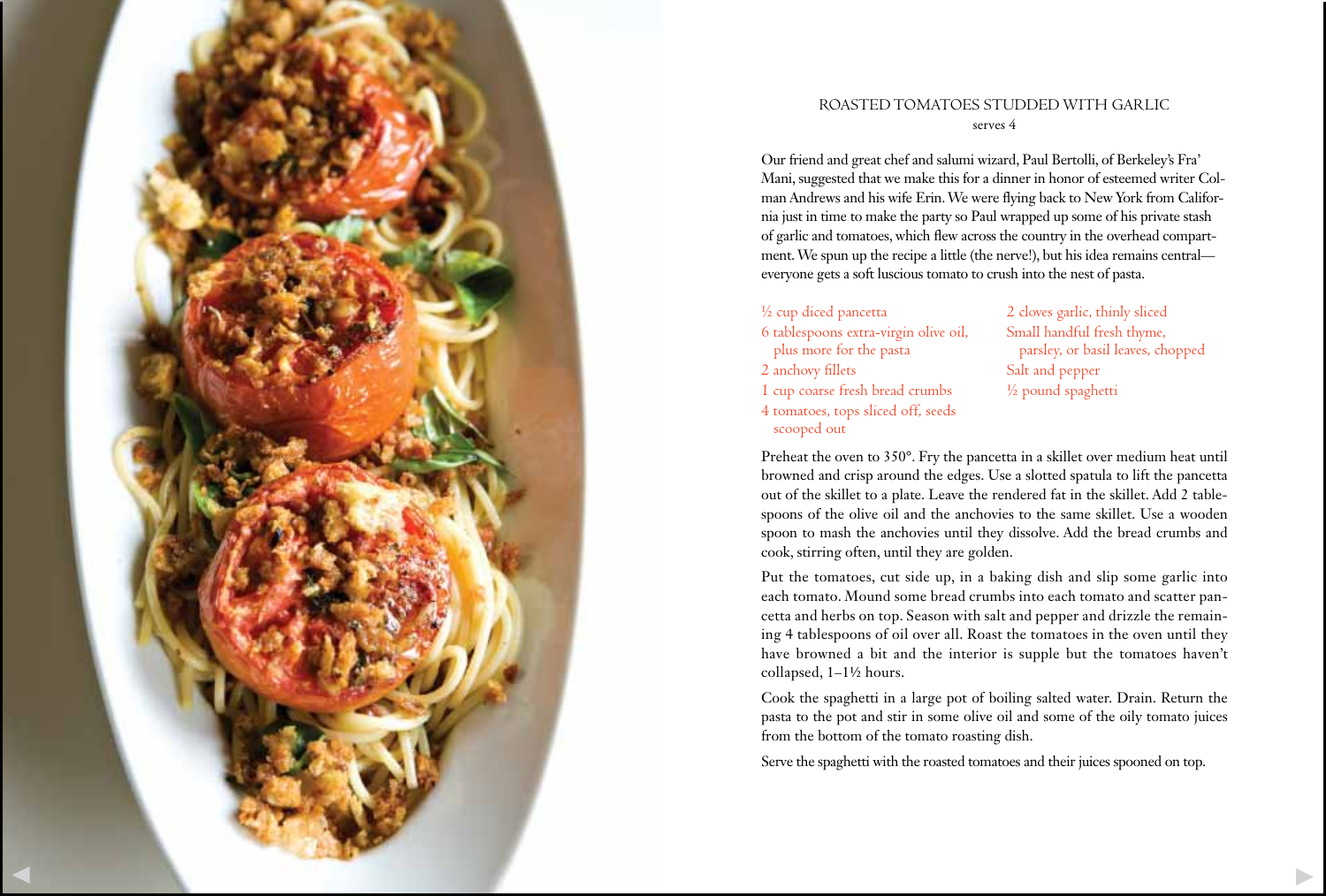### PORK LOIN COOKED IN MILK serves 4

We went on a tear over this recipe. You see it often but it never really works when you make it. After eight tries we figured it out and it was worth it! Serve it hot or cold, as you would vitello tonnato.

| One 2-pound boned and tied pork      |
|--------------------------------------|
| sirloin loin roast or loin end roast |
| Salt and pepper                      |
| 2 tablespoons extra-virgin olive oil |
| 2 tablespoons butter                 |

### 3 bay leaves 2–3 cloves garlic Zest of one small lemon, in a long ribbon or several large pieces 1 quart organic whole milk

Preheat the oven to 300°. Generously season the roast all over with salt and pepper. Heat the oil in a heavy enameled cast-iron pot with a lid over medium–high heat. Brown the roast on all sides. Lower the heat to medium and add the butter, bay leaves, garlic, lemon zest, and milk. Bring the milk just to a boil. Partially cover the pot with the lid, and transfer it to the oven. Cook until the internal temperature of the roast reaches 145°–150° (use an instant-read thermometer), 45–60 minutes.

Remove the pot from the oven. Remove the roast from the pot. Set the meat on a cutting board and cover loosely with foil. On top of the stove, with the lid set on the pot about three-quarters of the way, simmer the milk over medium-low heat until it has reduced by half and soft curds of milk have formed, 60–90 minutes.

Strain the milk through a fine mesh strainer into a bowl. Use a rubber spatula to push the milky solids through the mesh. Whisk until the sauce is smooth.

Remove and discard the strings from the roast. Thinly slice the meat. Arrange the meat on a platter, spooning a little of the sauce on each slice before layering the next. Spoon remaining sauce on and around the meat. Serve warm, at room temperature, or chilled.

|--|--|--|--|--|--|--|--|

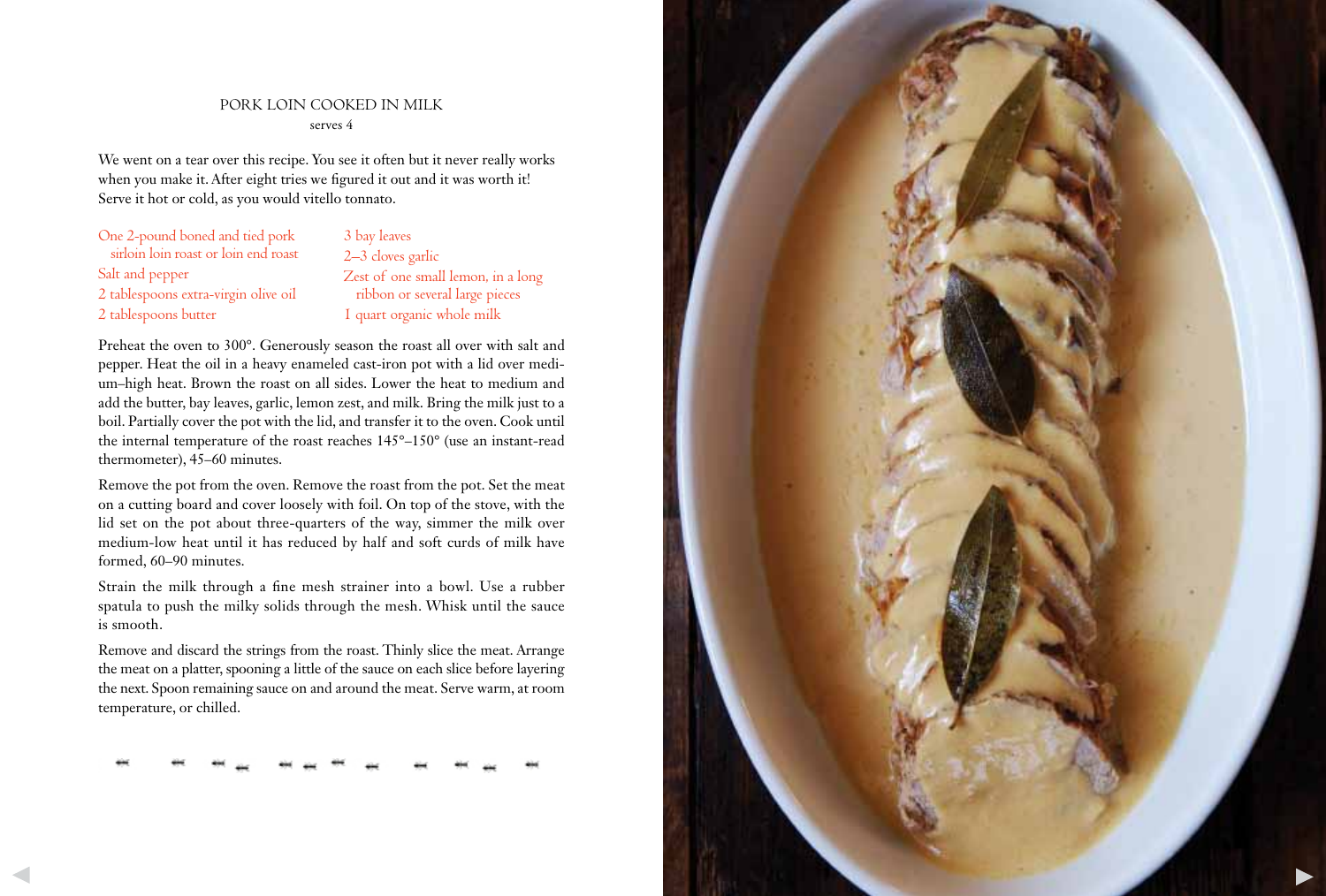

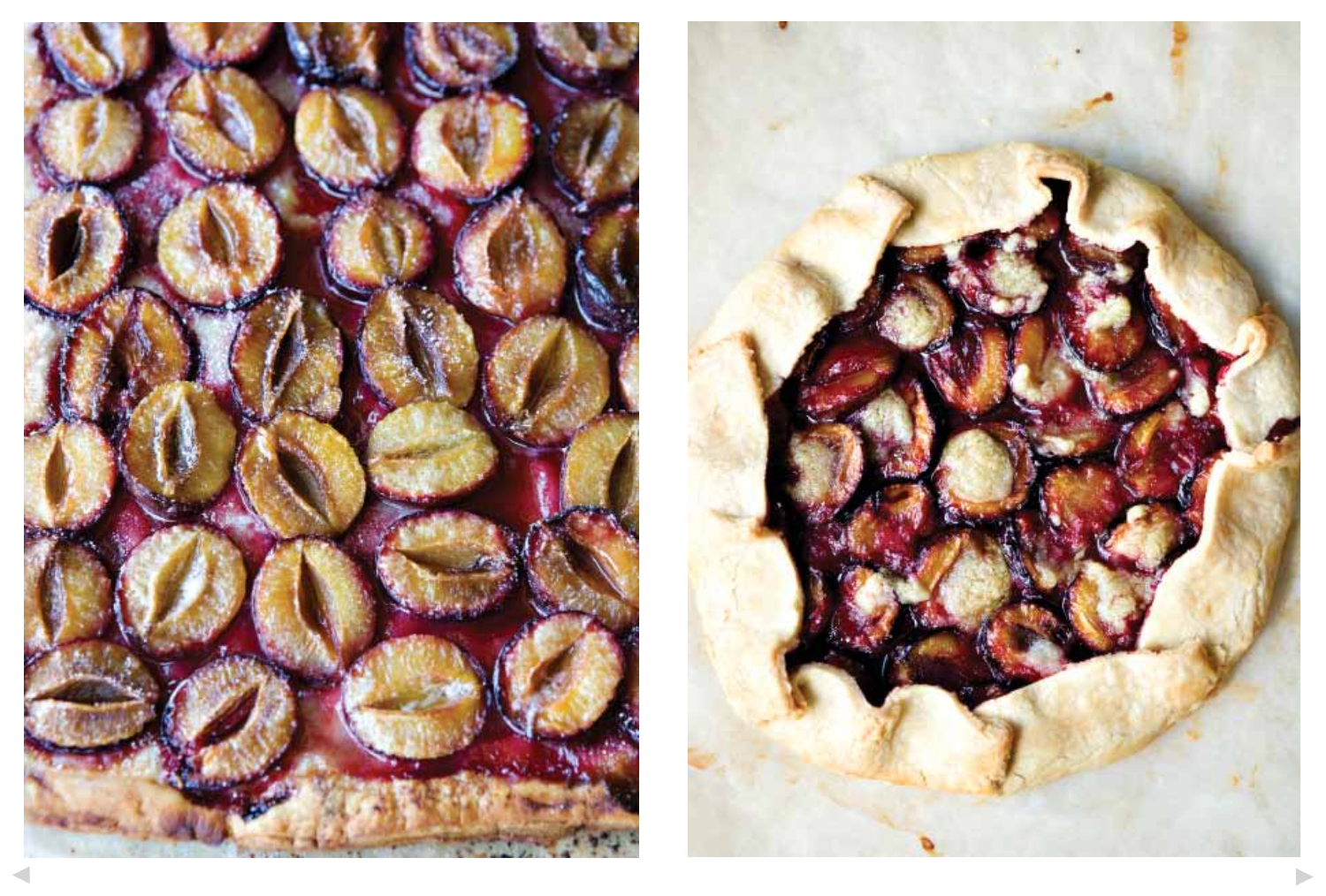### PLUM TART serves 6

Italian "prune" plums are the perfect variety for making tarts. They are small and meaty, and baking intensifies their flavor. We use frozen store-bought puff pastry and pull it out of the freezer. Then we prepare the plums. By the time we are ready to roll out the pastry, it has defrosted. Baked puff pastry gets soggy after it sits for a while, so make this tart the same day you plan to eat it. If you have some marzipan (or almond paste) on hand, crumble some over the tart when dotting it with butter.  $\longrightarrow$  MH

| I sheet (about $10" \times 10"$ ) puff | 2 pounds Italian prune plums, halved |
|----------------------------------------|--------------------------------------|
| pastry, defrosted                      | lengthwise and pitted                |
| $\frac{1}{4}$ cup flour                | 4 tablespoons cold butter            |
| 4–6 tablespoons sugar                  | 2 tablespoons heavy cream            |

Preheat the oven to 400°. Roll the puff pastry out on a lightly floured surface to a ¼-inch-thick rectangle. Using the tip of a paring knife, lightly score a border about ½ inch from the edge of the pastry. Prick the dough inside the border all over with the tines of a fork to prevent it from puffing up too much during baking. Slide the dough onto a parchment paper–lined baking sheet.

Sprinkle the dough evenly with a few tablespoons of the sugar. Arrange the plums cut side up in the center of the pastry, then sprinkle them with the remaining sugar. Dot the tart with butter and brush the ½-inch border with the heavy cream.

Bake the tart until the pastry is deeply browned around the edges (it's fine even delicious—if the edges burn a little bit in places) and the plums are soft and jammy and their juices are bubbling and syrupy, 30–40 minutes.

#### *Overleaf: left, Plum Tart; right, Plum Galette*

PLUM GALETTE serves 6

This pastry is a little old-fashioned, but mixing the fats makes a very flaky crust. Don't worry if the edges are a little raggedy—it gives the galette character. Sometimes I use my well-seasoned pizza stone as a baking sheet. I transfer the rolled-out pastry to the cold stone, arrange the fruit on top, and put the stone in the oven. The bottom of the galette is always crisp and golden, never soggy. - CH

FOR THE PASTRY 13 ⁄4 cups all-purpose flour, plus more for rolling the dough 1 teaspoon salt 10 tablespoons cold unsalted butter, cut into small pieces 2 tablespoons vegetable shortening

5 tablespoons ice water 2 tablespoons heavy cream FOR THE FRUIT  $\frac{1}{2}$  cup sugar 1 tablespoon all-purpose flour 2 pounds Italian prune plums, halved lengthwise and pitted

 $\blacktriangleright$ 

For the pastry, sift together the flour and salt into a large mixing bowl. Add the butter and the shortening and cut them into the flour using a pastry blender, two knives, or even your fingertips. Work the fat into the flour until the mixture resembles very coarse corn meal. Add the ice water tablespoon by tablespoon, sprinkling it over the flour and mixing it in lightly with your hands. Press the mixture together until it forms a mass. Then shape into a flat disc, wrap in plastic, and chill in the refrigerator for about 1 hour.

For the fruit, whisk together the sugar and flour in a large bowl. Add the plums and use your hands to mix them into the sugar until they are well coated. Set aside until you are ready to use them.

Preheat the oven to 375°. Roll out the chilled dough on a floured surface into a 12-14-inch round. Roll the pastry around your rolling pin then unfurl it onto a large baking sheet or a cold pizza stone.

Starting in the middle, arrange the plums on the pastry in a tight circular pattern to about 3 inches from the edge. Fold the edge over the plums, pleating the dough as you go. Brush the pastry with the heavy cream. Bake until the plums are juicy and the pastry golden, 45–55 minutes.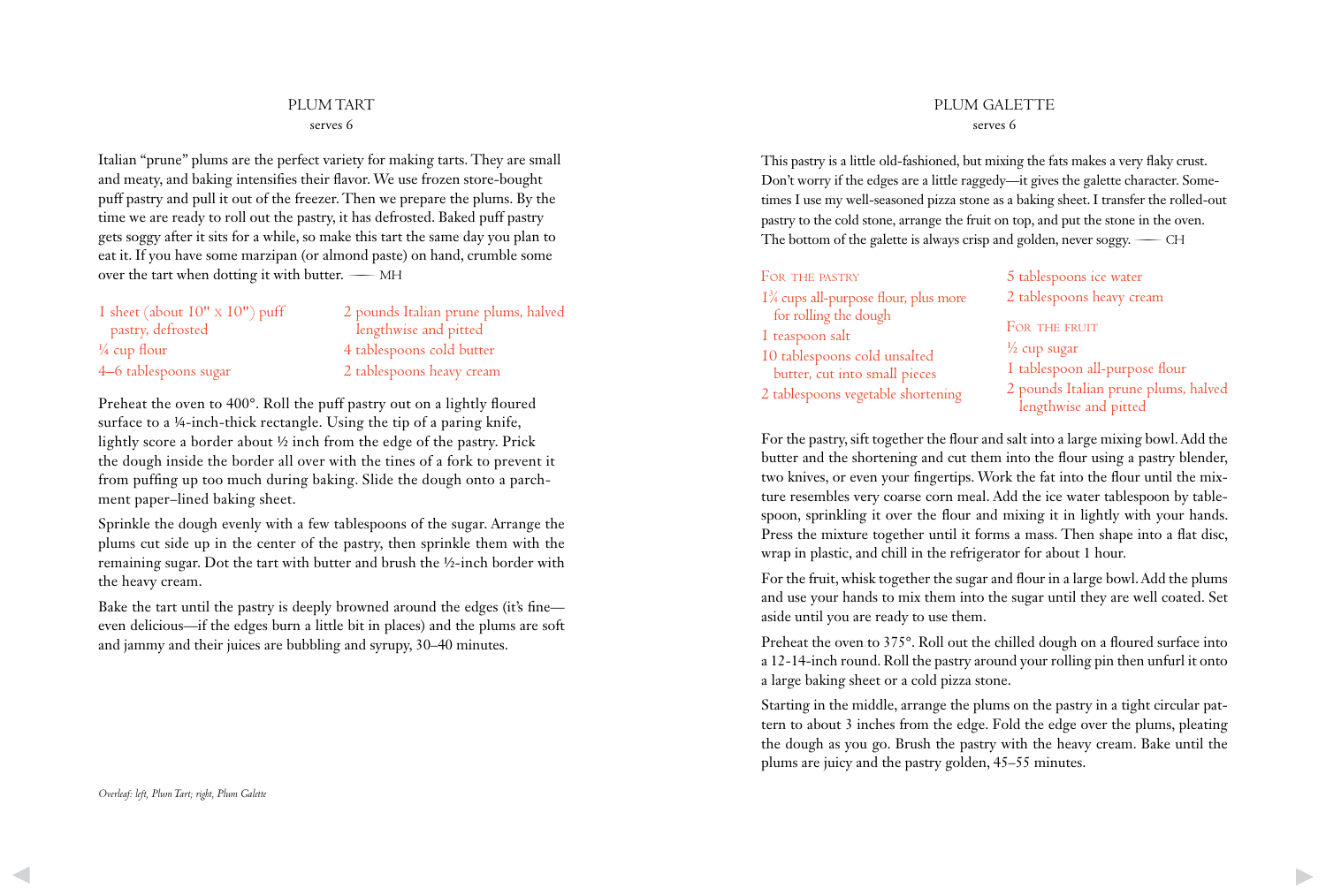





PRESERVING LEMONS Counterclockwise from top left: A small batch of just-made preserved lemons; packing salt into an almost quartered lemon; Meyer lemons; two jars of preserved lemons. The one on the left has just been prepared and the one on the

right has been curing for two months. See recipe on page 120.